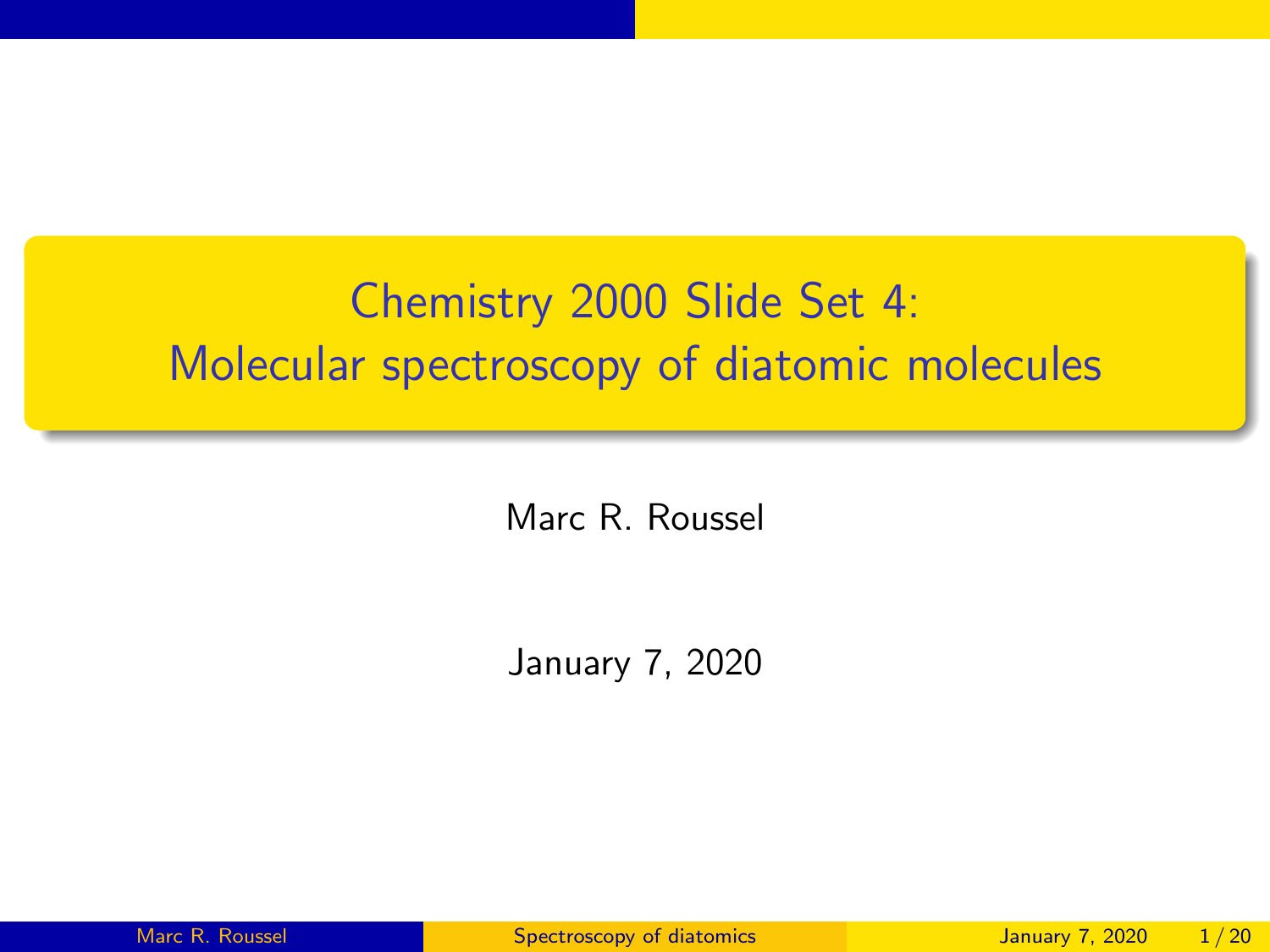# <span id="page-1-0"></span>Evidence for MO theory

How do we know that MO theory is correct?

Equilibrium bond lengths:

- X-ray or neutron diffraction for solids
- Rotational (microwave) or vibrational (infrared) spectroscopy for gases

Potential energy curve/surface:

Vibrational (infrared) spectroscopy

Orbital energy diagram:

- **Photoelectron spectroscopy**
- Electronic absorption (UV/visible) spectroscopy
- Fluorescence spectroscopy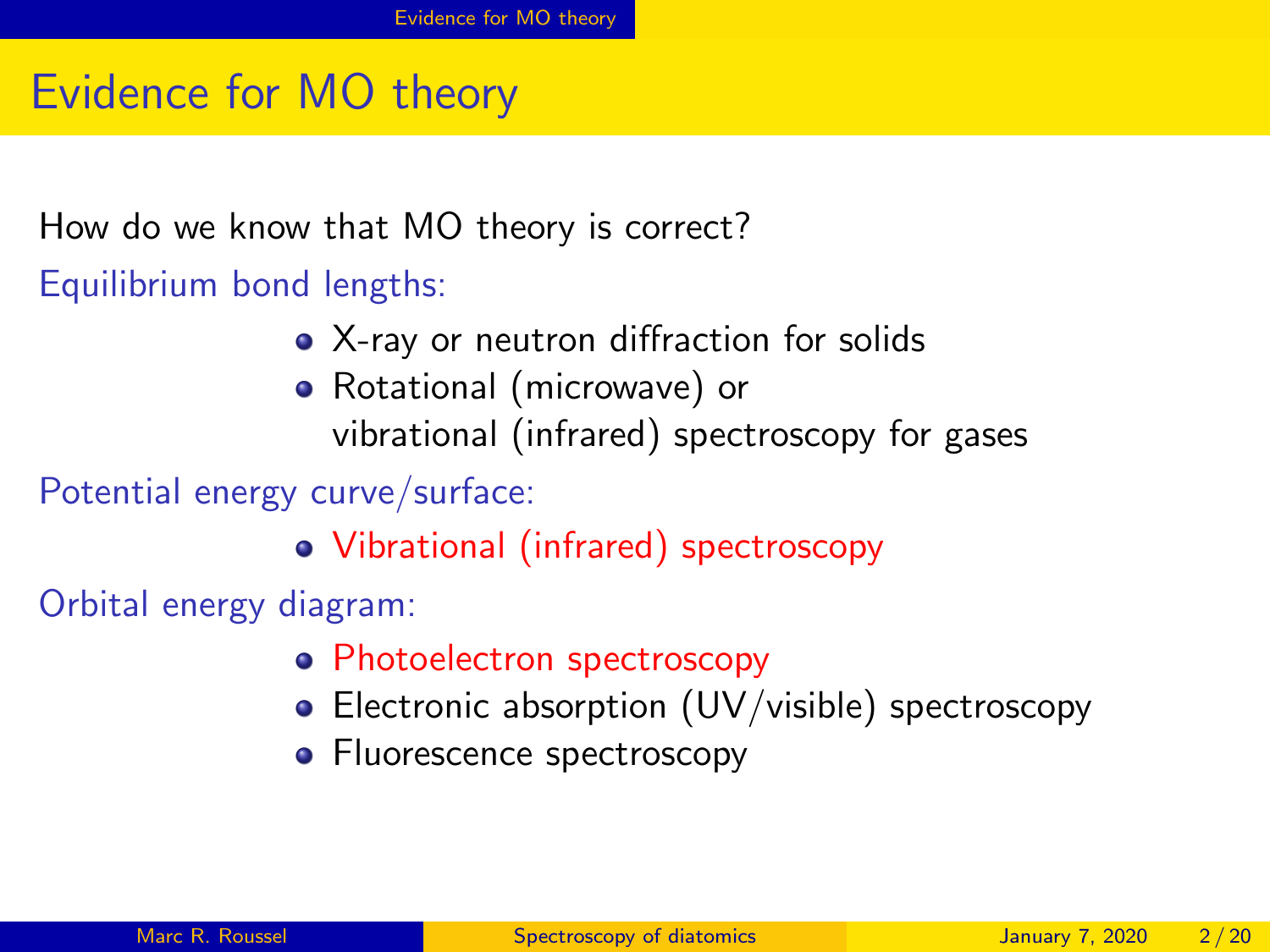### <span id="page-2-0"></span>The effective potential



• The shape of the effective potential implies that a molecule below its dissociation energy vibrates, i.e. a diatomic molecule behaves like two balls connected by a spring.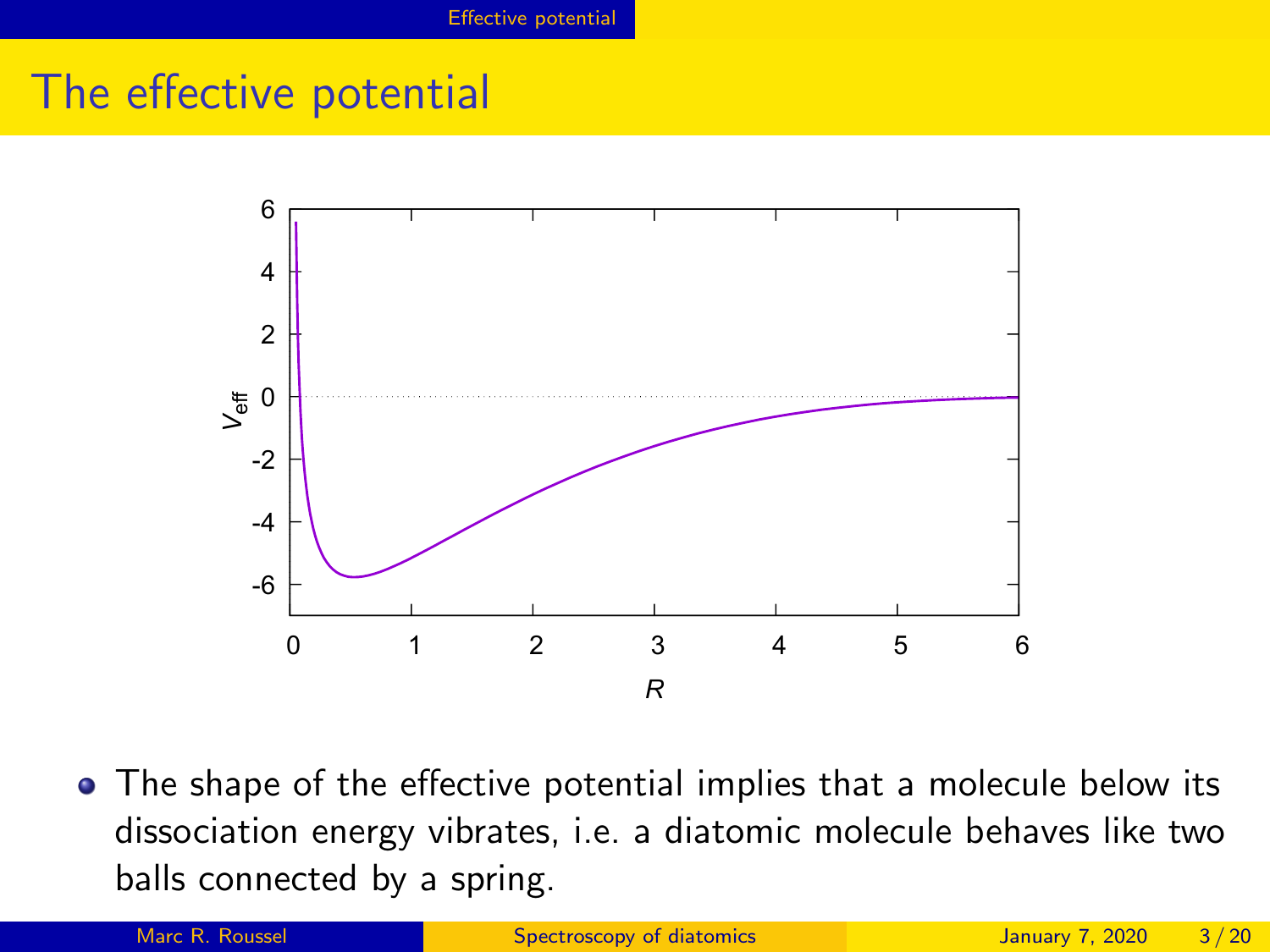### Quantization of vibrational energy

Vibrational energy is quantized, i.e. only certain vibrational energies are allowed:

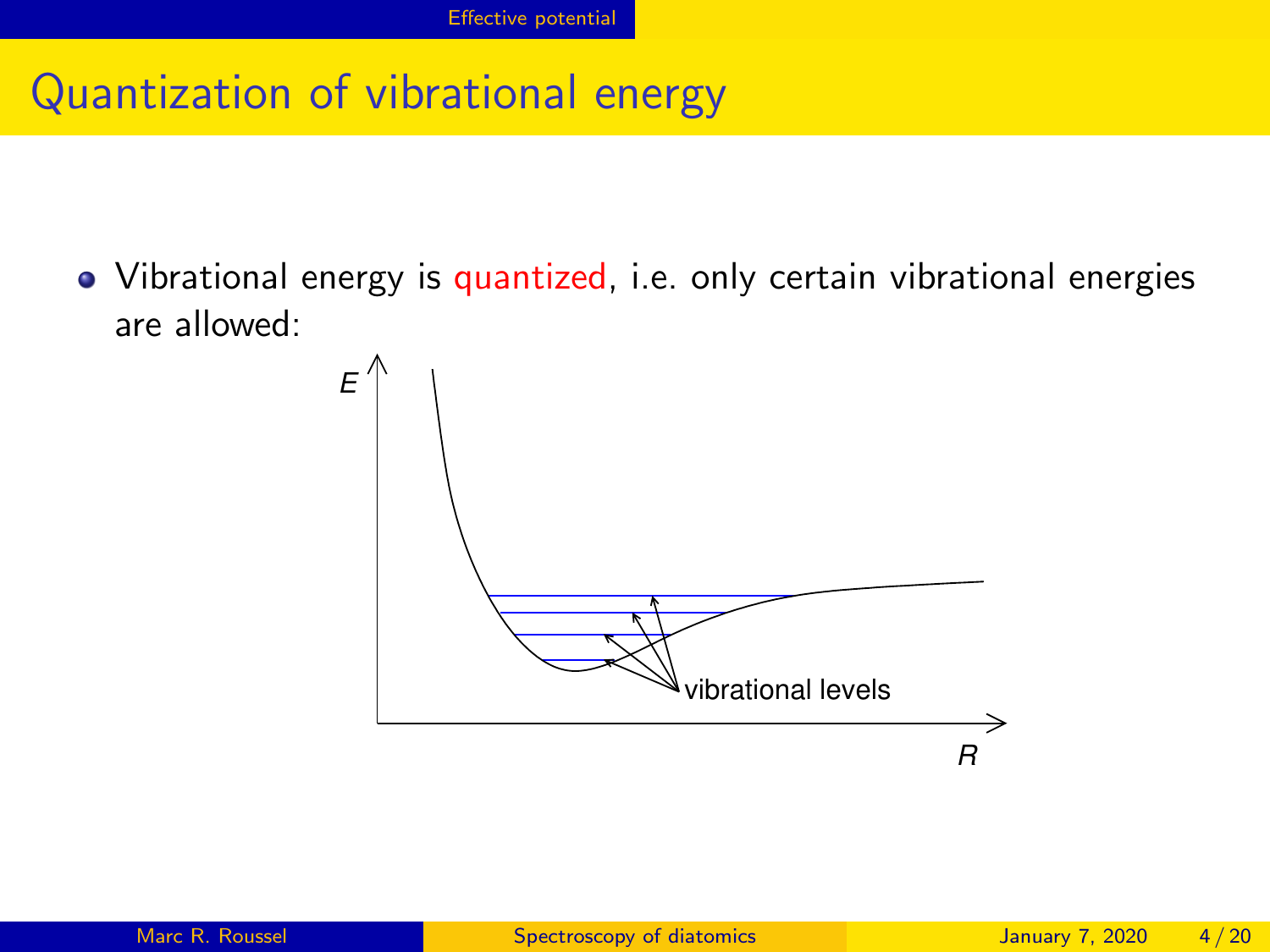# The effective potential: interpretation

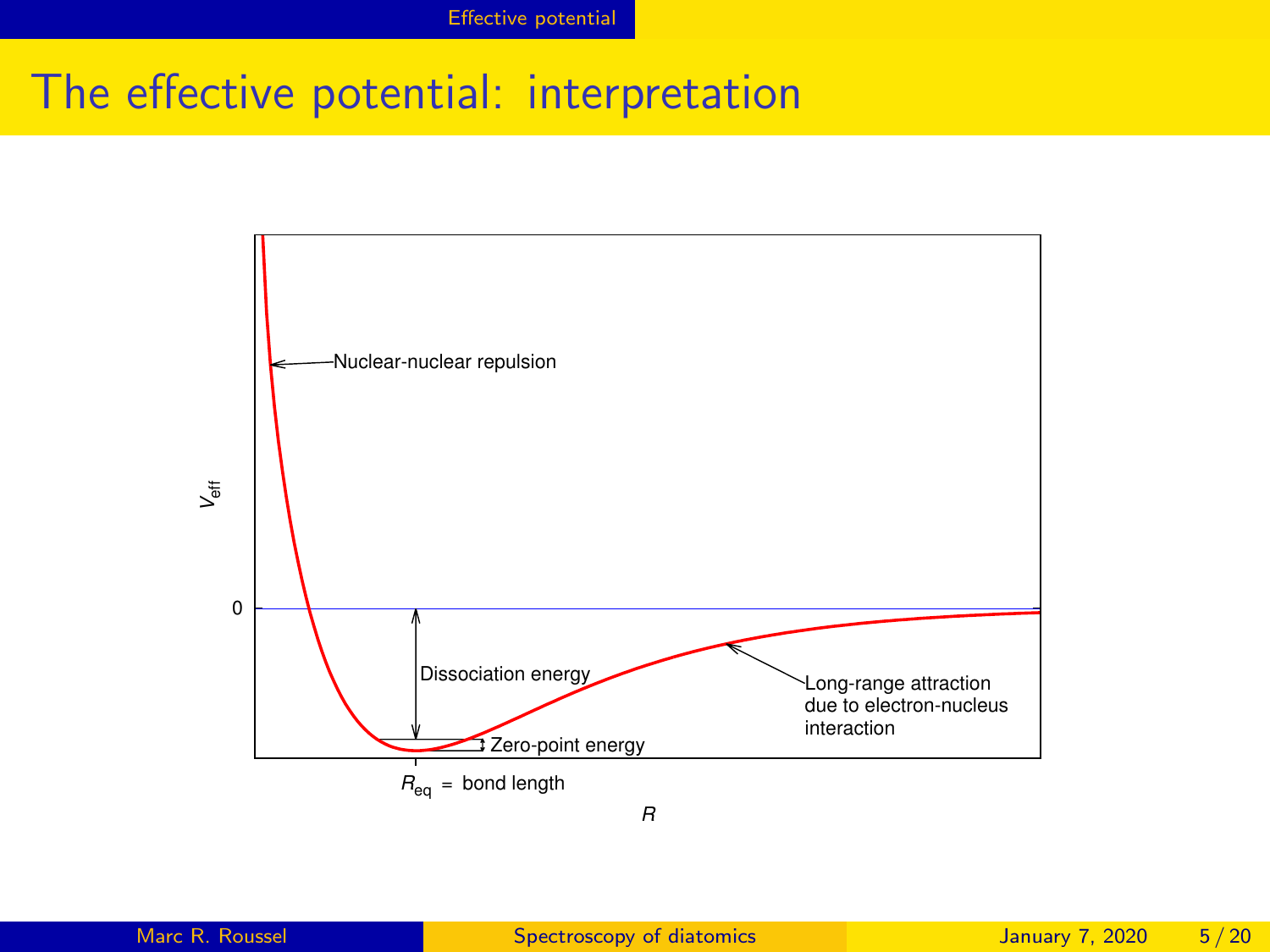### <span id="page-5-0"></span>Vibrational levels



#### Stronger bond ←→ narrower potential well ←→ larger vibrational spacing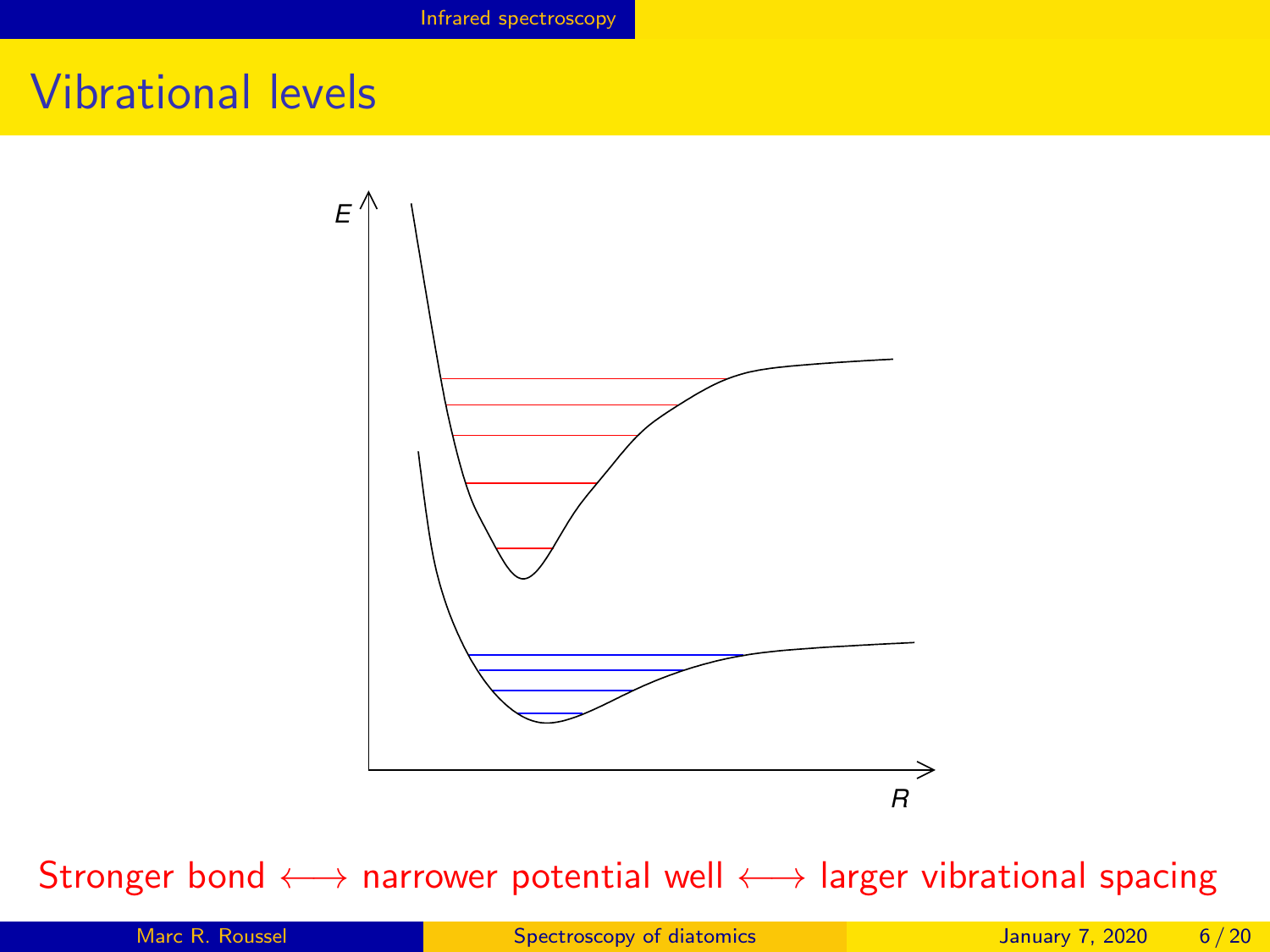# Infrared (vibrational) spectroscopy

Heteronuclear diatomics can absorb photons to undergo vibrational transitions. Homonuclear diatomics cannot make a vibrational transition by absorbing a single photon.

(The basis for this rule will be seen later.)

- At room temperature, almost all molecules are in the ground vibrational state.
- By far the most likely process is the absorption of a photon to go from the ground state to the first excited vibrational state.
- Vibrational energy spacings correspond to the infrared region of the electromagnetic spectrum.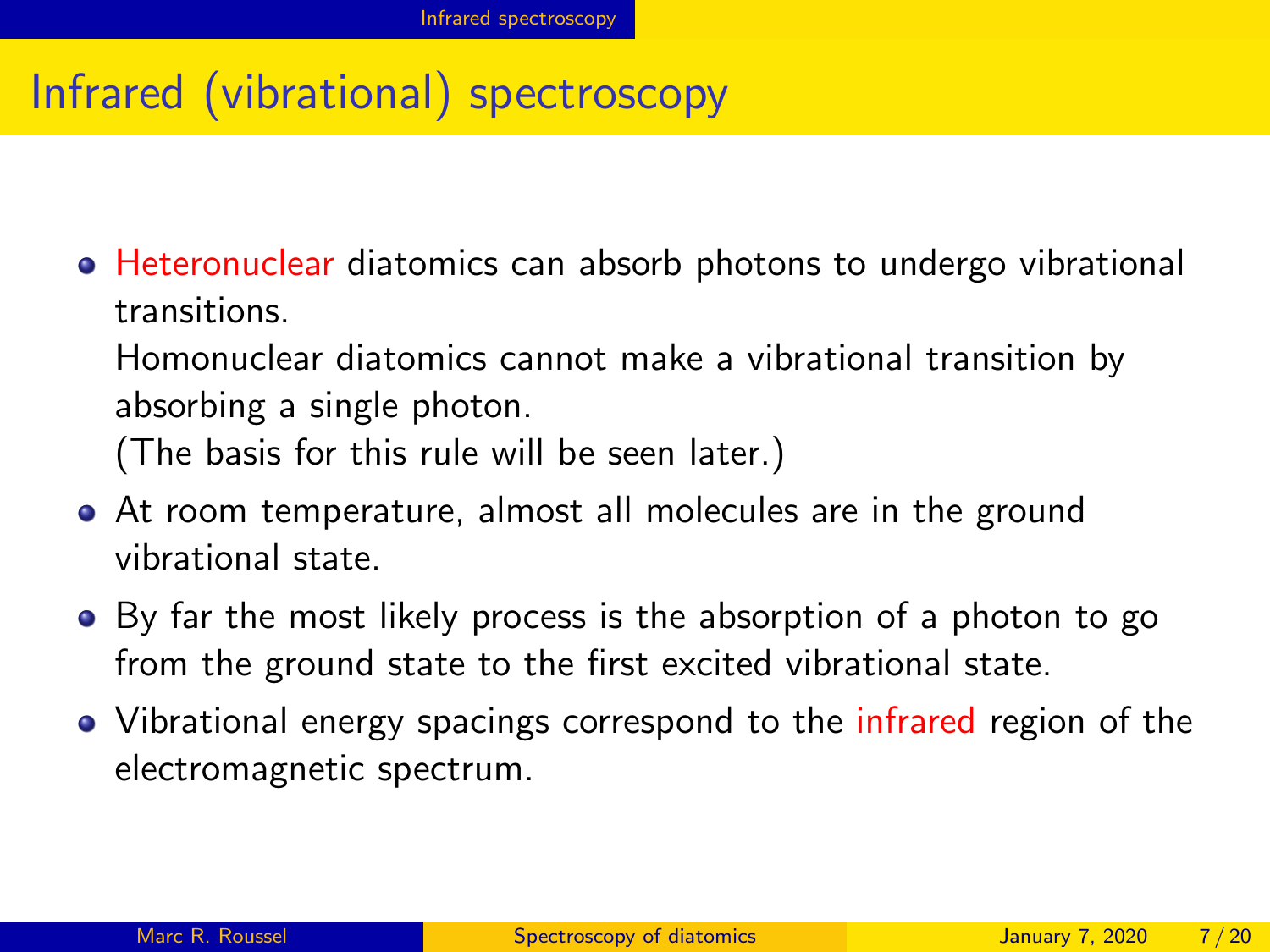# Infrared (vibrational) spectroscopy

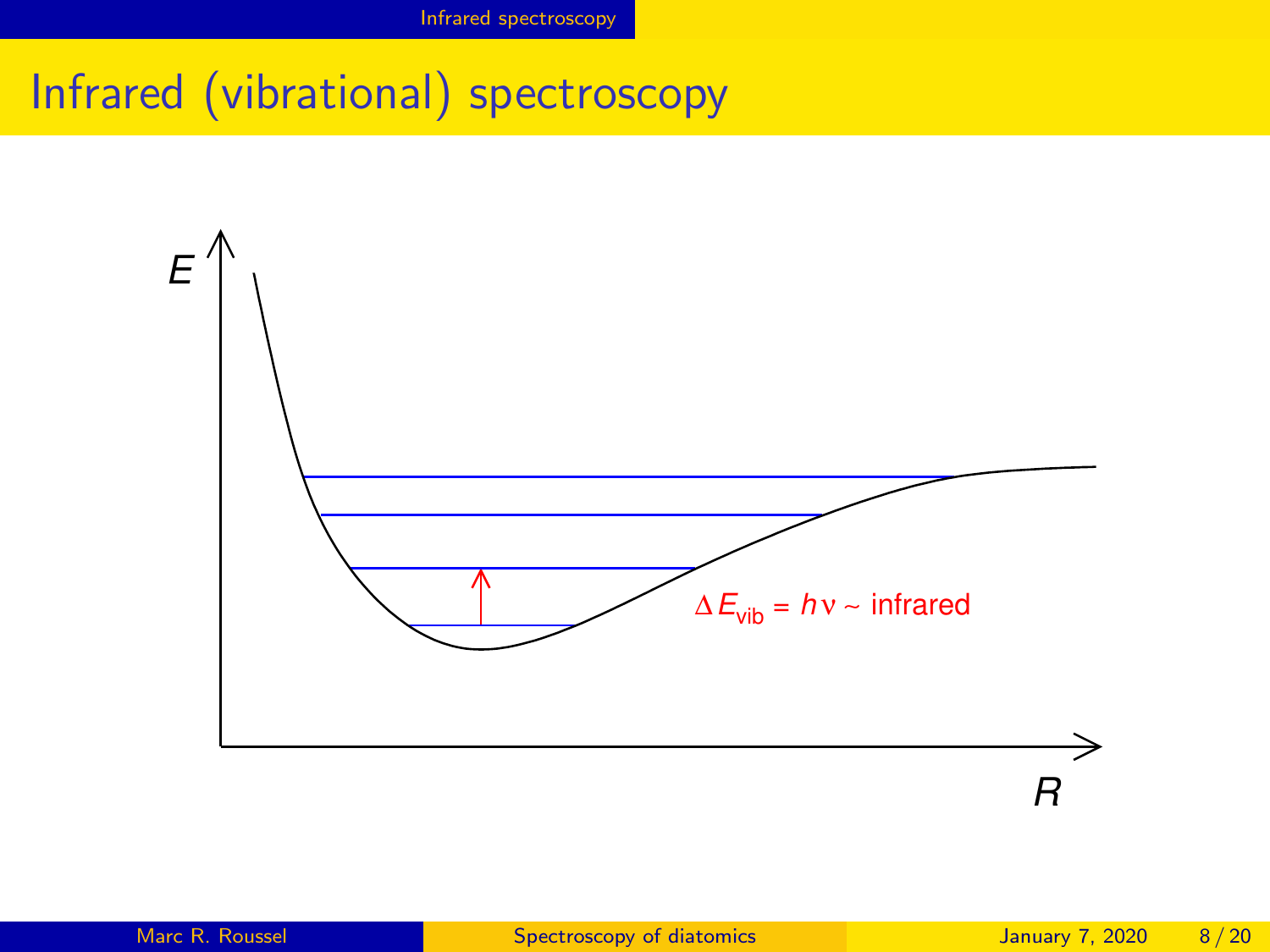# Summary of IR spectroscopy

IR spectroscopy gives us information about the strength of a chemical bond: Stronger bond  $\longleftrightarrow$  higher-energy (shorter wavelength) IR absorption

• The strength of the bond and spacing between vibrational levels are connected to the shape of the potential energy curve near the equilibrium bond length.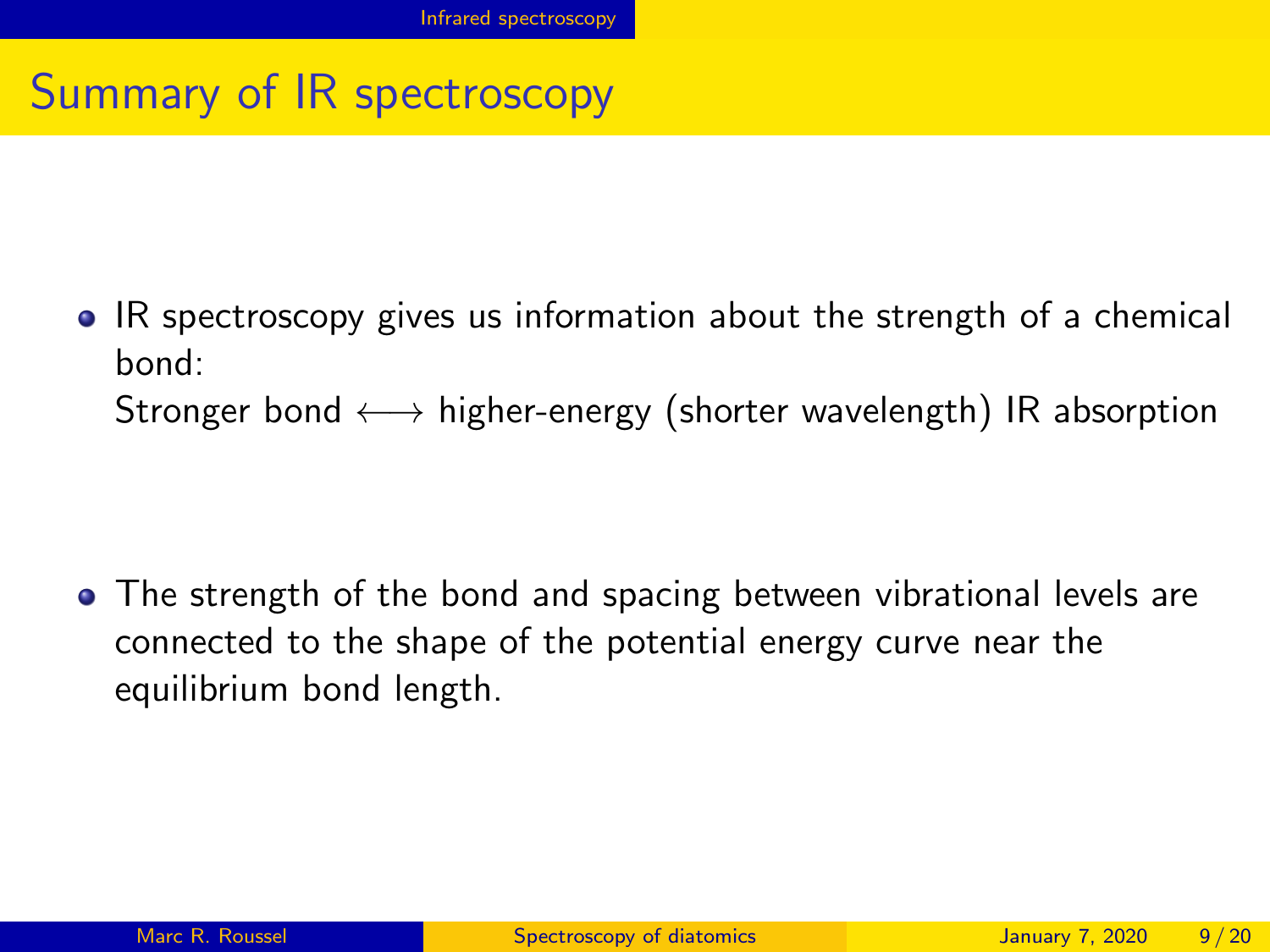[Units](#page-9-0)

#### <span id="page-9-0"></span>Units in spectroscopy

• The energy of a photon is given by

$$
E = h\nu = \frac{hc}{\lambda}
$$

SI units of E: Units of  $\nu$ : Units of  $\lambda$ :

• Photon energies are sometimes given in electron-volts (eV):

$$
1\,\text{eV} = 1.602\,176\,634\times 10^{-19}\,\text{J}
$$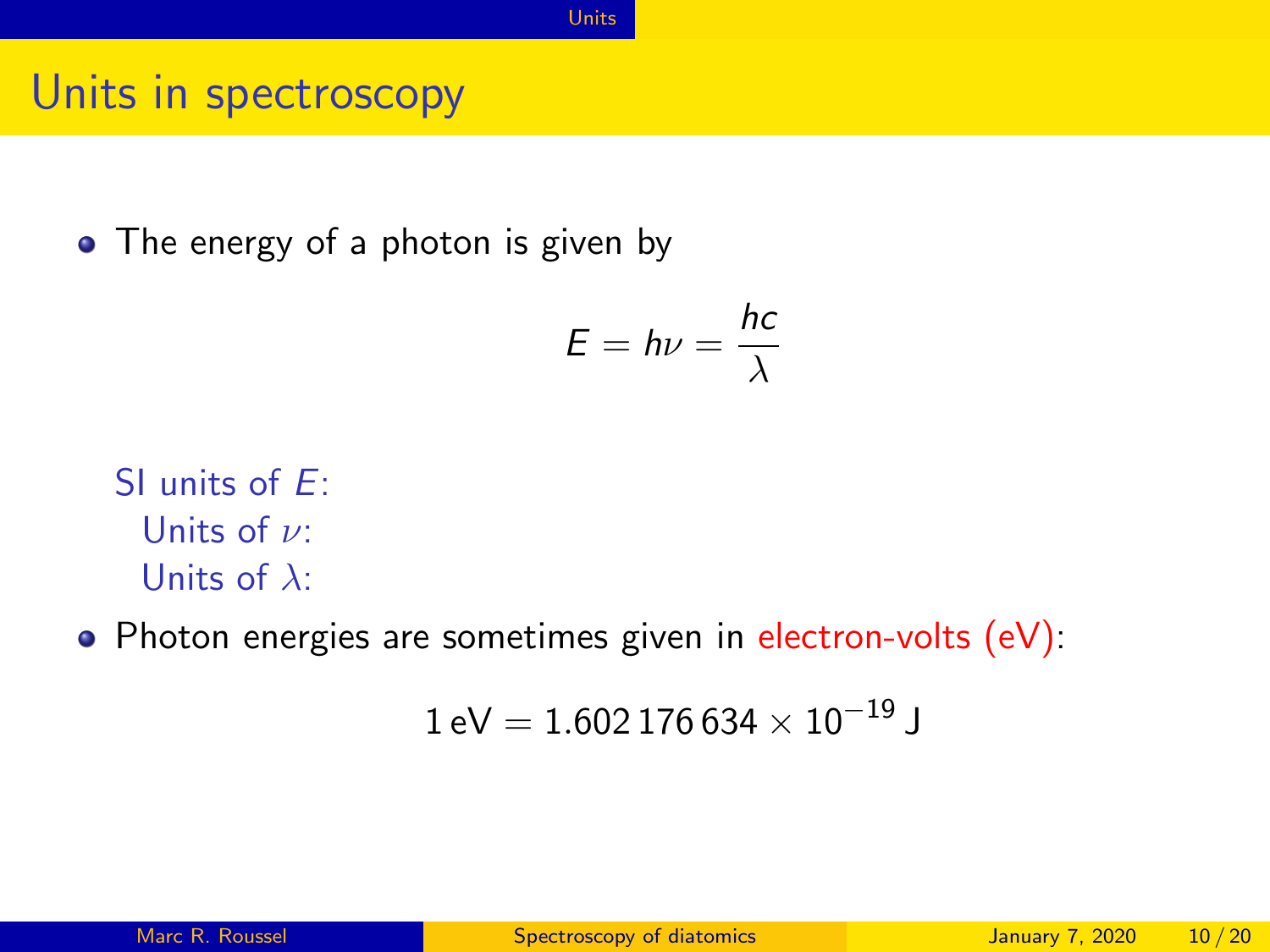[Units](#page-9-0)

# Units in spectroscopy

**Wavenumbers** 

**If we define the wavenumber**  $\tilde{\nu} = 1/\lambda$ ,

$$
E = hc\tilde{\nu}
$$

- $\tilde{\nu}$  is often expressed in cm $^{-1}.$
- $\bullet$   $\tilde{\nu}$  is often casually referred to as a frequency, to which wavenumber is proportional:

$$
\nu=c\tilde{\nu}
$$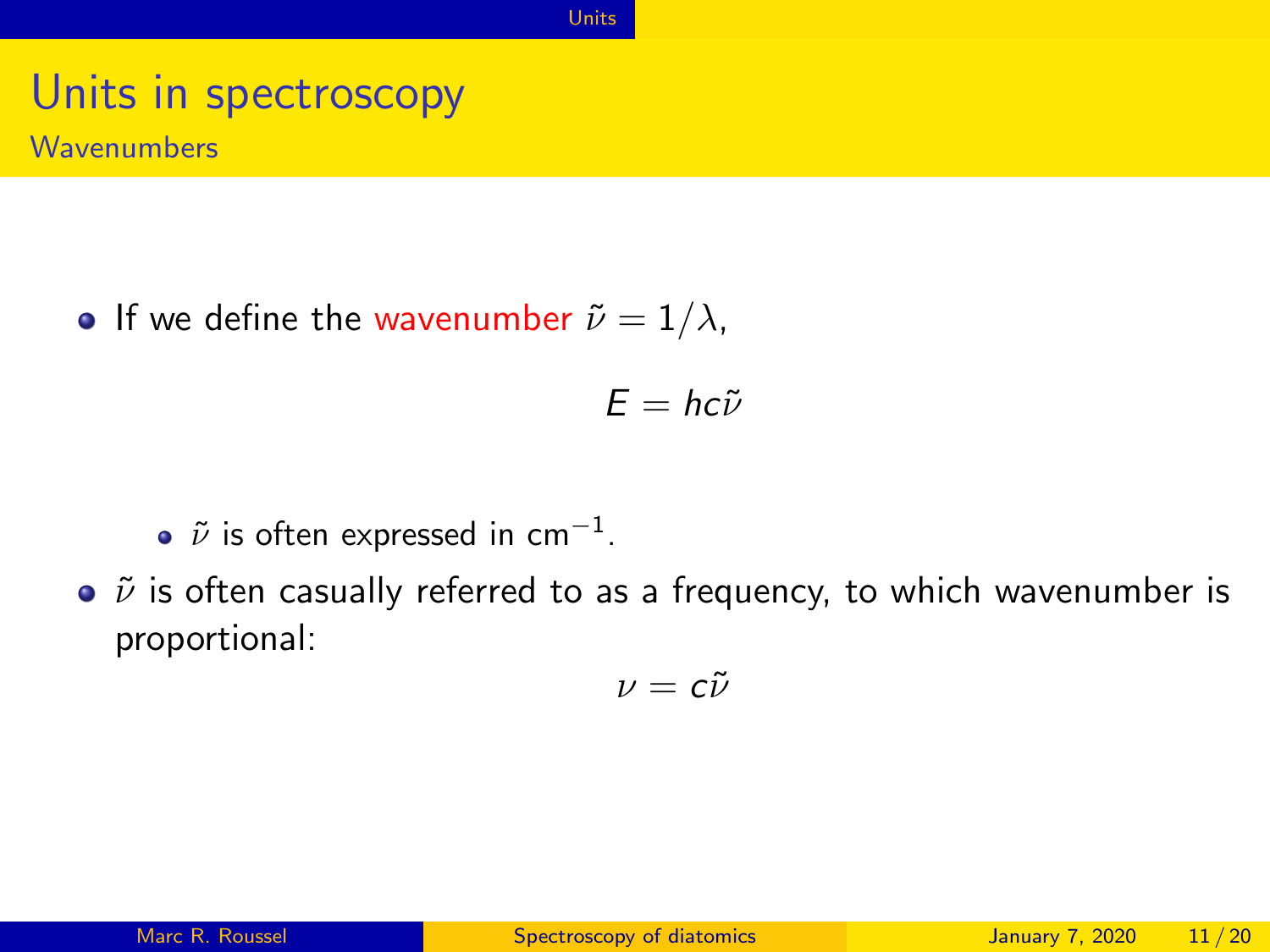#### <span id="page-11-0"></span>Photoelectron spectroscopy

- How do we know that the orbital occupancies predicted by MO theory are correct?
- Photoelectron spectroscopy is similar in principle to the analysis of the photoelectric effect.
- An atom or molecule is ionized using a photon of energy  $h\nu$ .
- The maximum kinetic energy of the ejected electron is then

$$
K_{\max}=h\nu-l_i
$$

where  $I_i$  is the ionization energy of an electron in orbital  $i$ .

Note: The notation for ionization energy differs from that used in Chem 1000.

- The ionization energy of an electron in a particular orbital is the negative of its orbital energy  $(\varepsilon_i)$ .
- $\bullet$  We measure K and calculate the orbital energy of occupied orbitals:

$$
-I_i = \varepsilon_i = K_{\text{max}} - h\nu
$$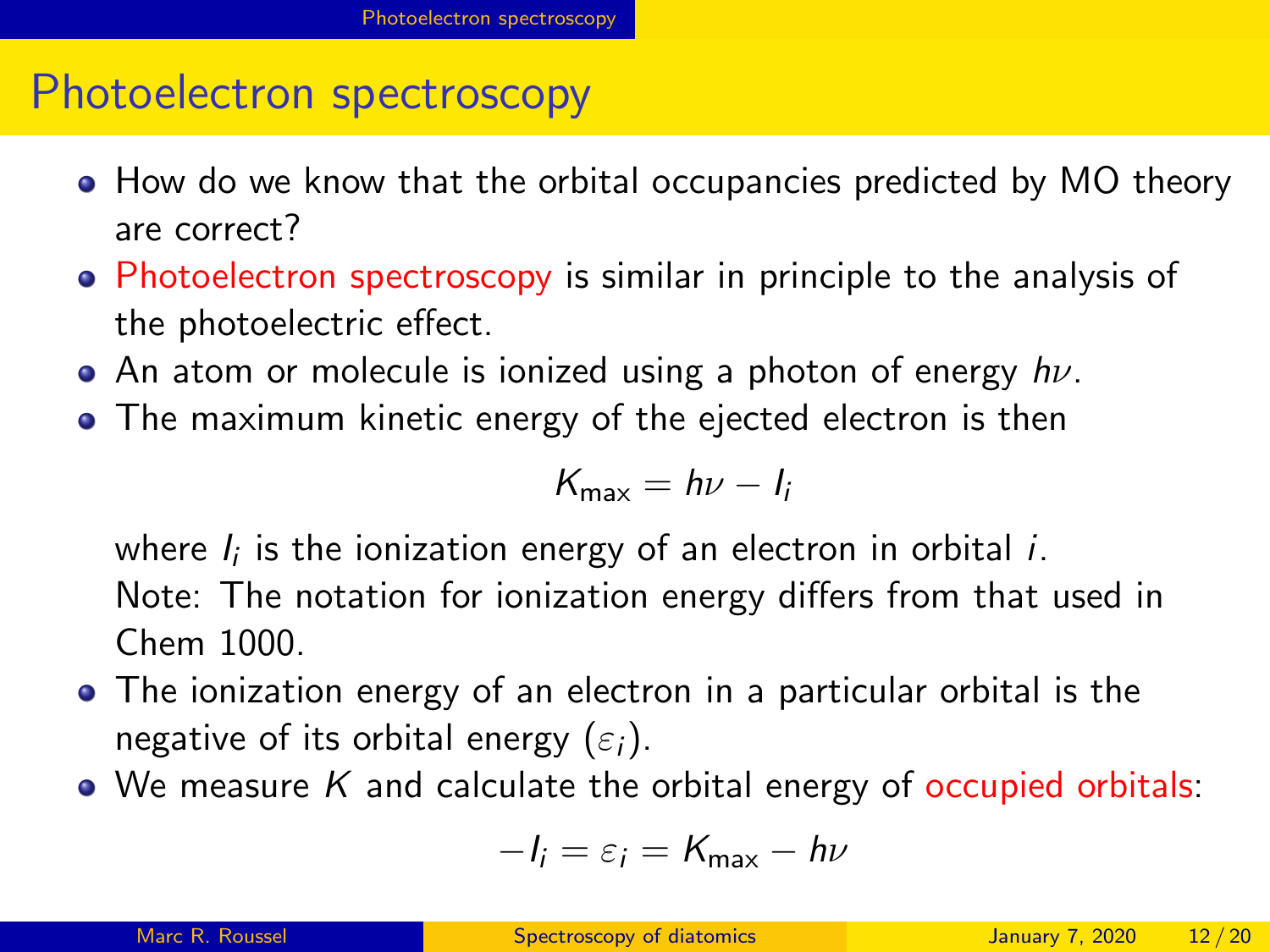Photoelectron spectroscopy (continued)

- Removing a valence electron typically requires a photon in the ultraviolet range.
- Removing a core electron typically requires an  $x$ -ray photon.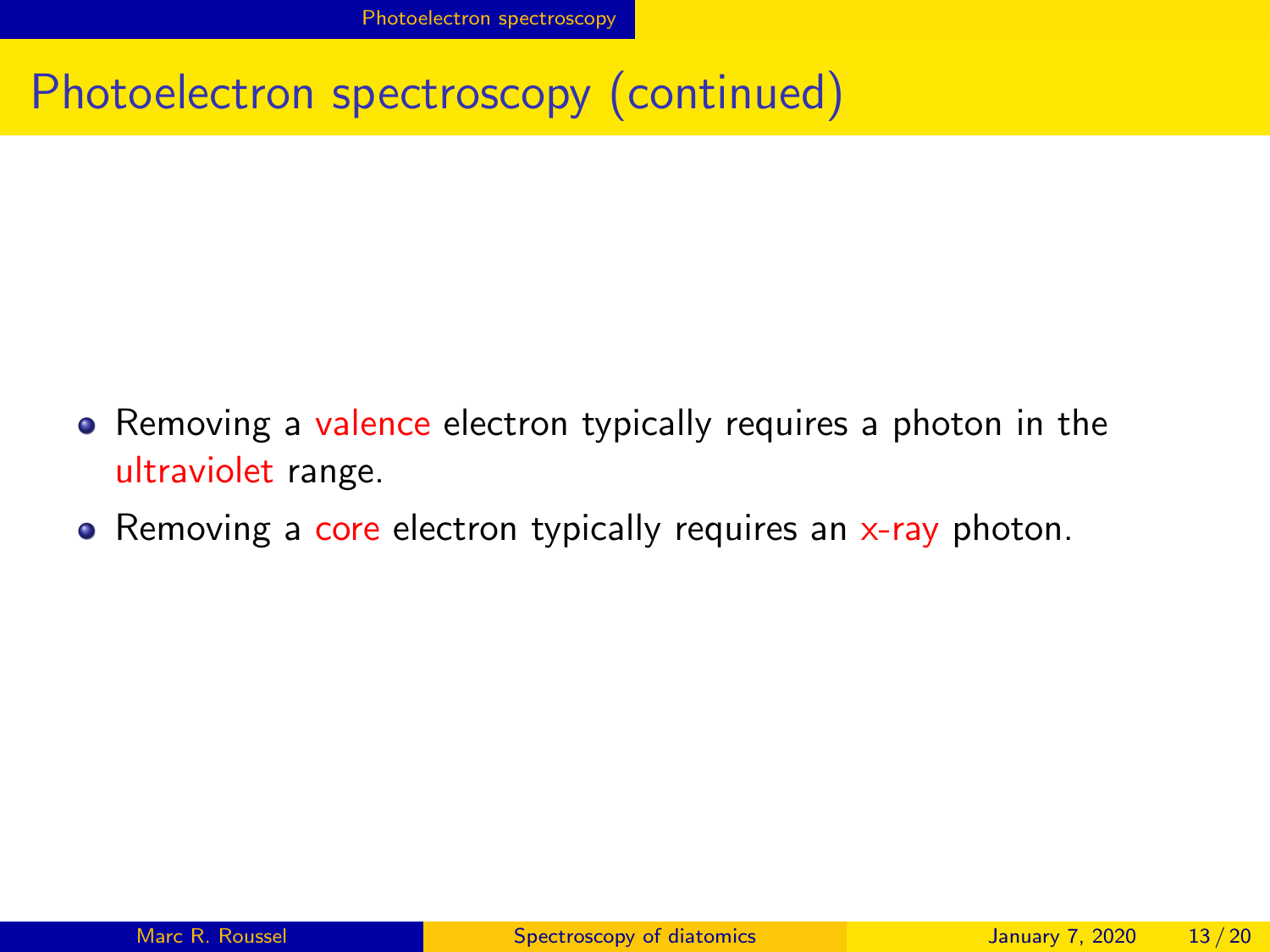#### Example: Photoelectron spectrum of Ne

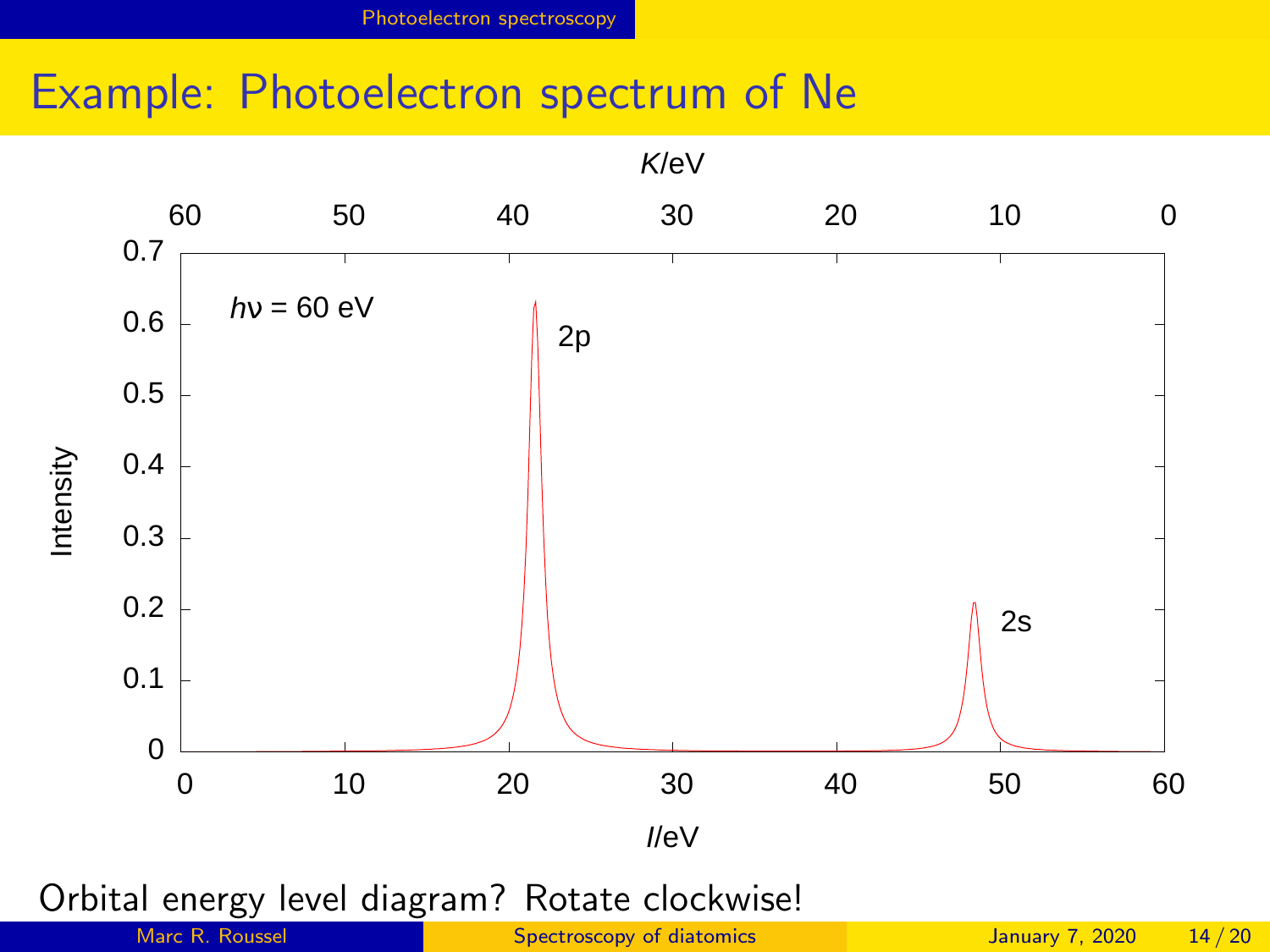### A complication

- For molecules, the ion formed also has vibrational levels.
- As a result, the photoelectron spectrum typically has vibrational substructure:

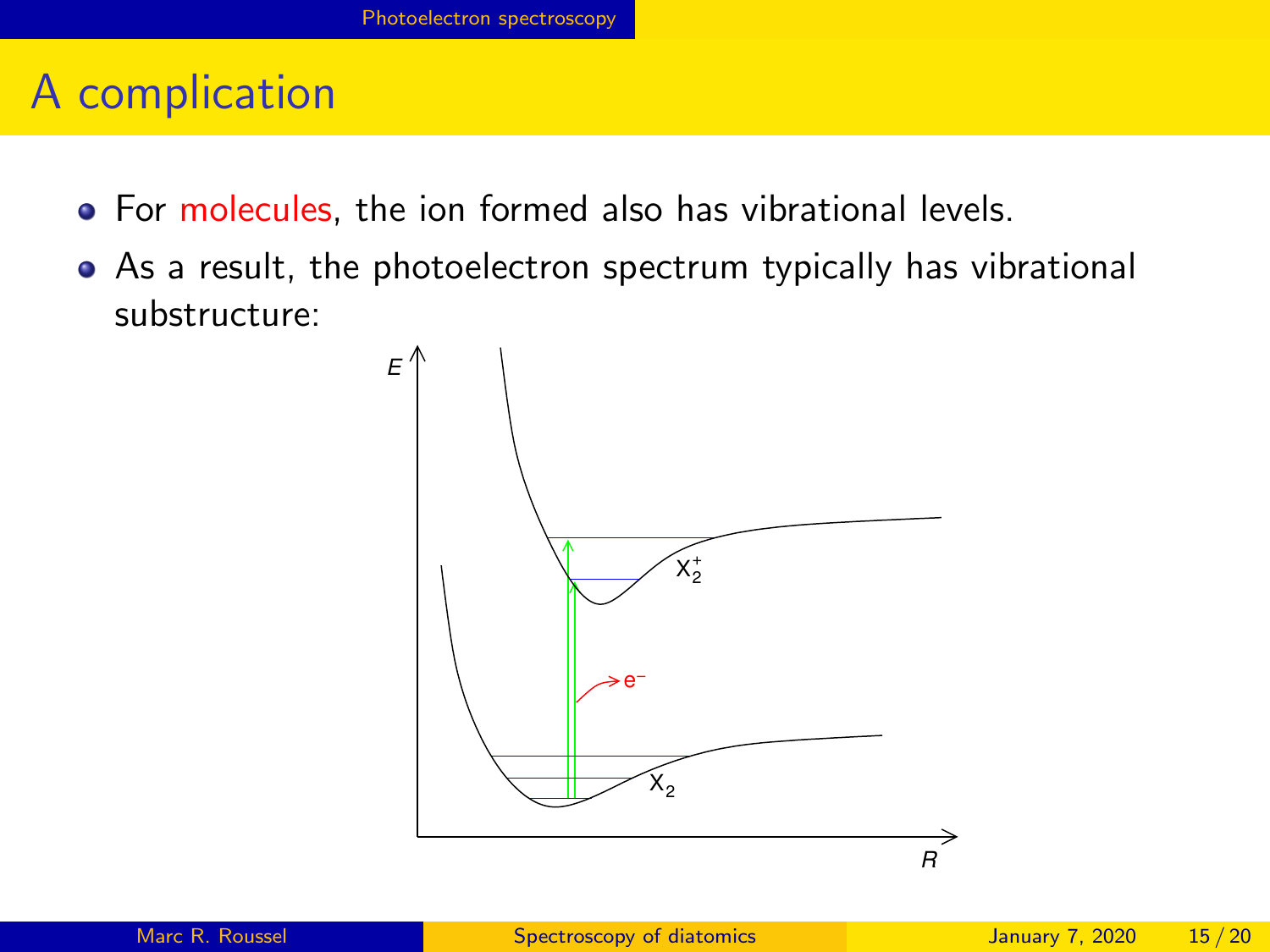• Instead of one ionization energy, the photoelectron spectrum gives us a band of several lines corresponding to the ionization of an electron from a particular orbital.



• The photoelectron spectrum thus allows us to recover the vibrational spectrum of the ion formed.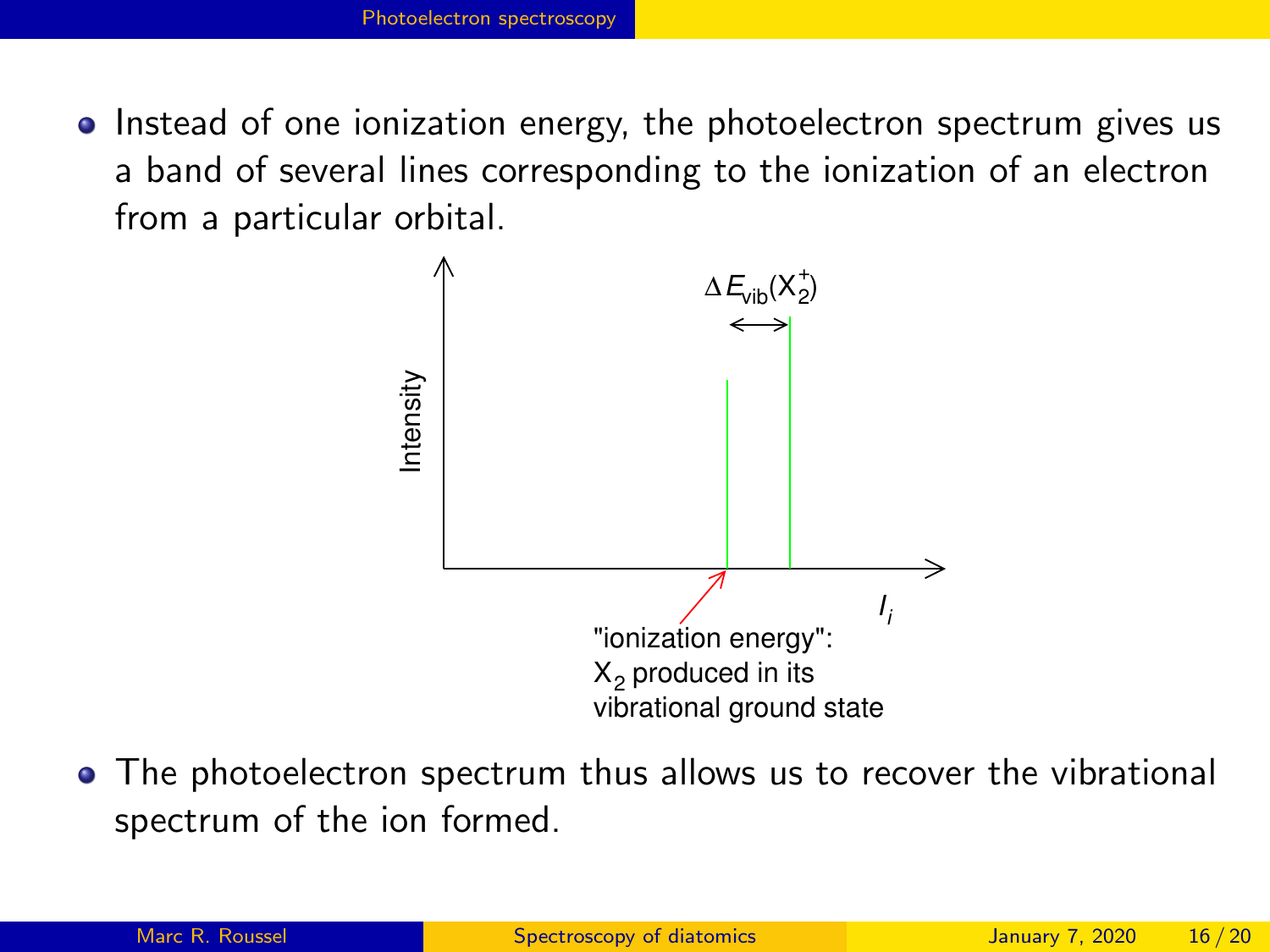- We compare the vibrational spectrum of the molecule to that of the ion.
- The way in which the vibrational spectrum changed tells us how the potential energy curve changed, and thus how the bonding changed.
- This can be correlated to the MO diagram:
	- Removing an electron from an orbital not directly involved in bonding (e.g. the  $1\pi$  orbital in HF) won't change the vibrational spectrum much.
	- Removing an electron from a bonding orbital will lead to a weaker bond in the ion, thus to lower vibrational frequencies for the associated normal mode(s) than in the parent molecule.
	- Removing an electron from an antibonding orbital...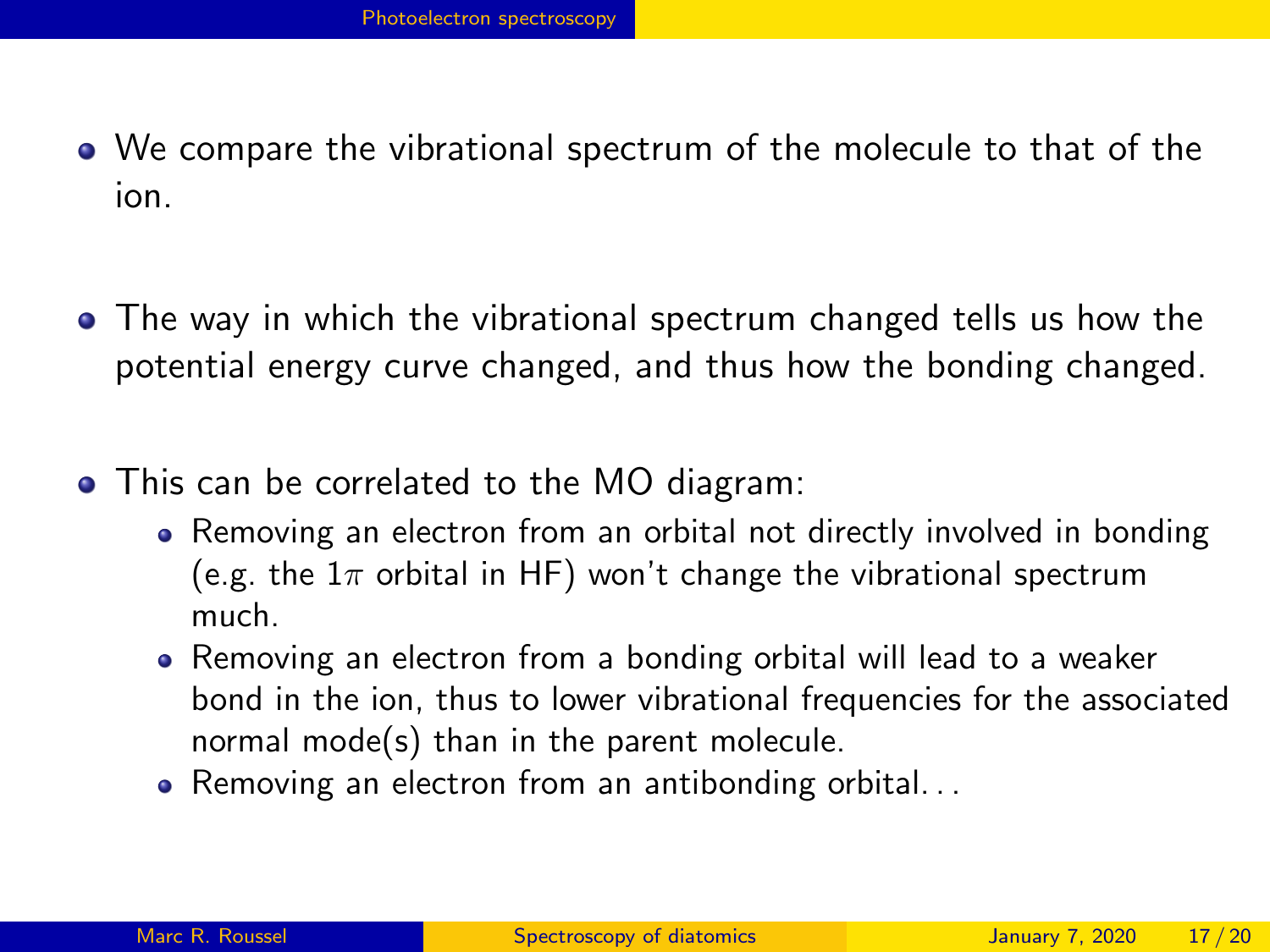### Example: UV photoelectron spectrum of  $N_2$



Note: The vibrational "frequency" of  $\mathsf{N}_2$  is 2358 cm $^{-1}$ .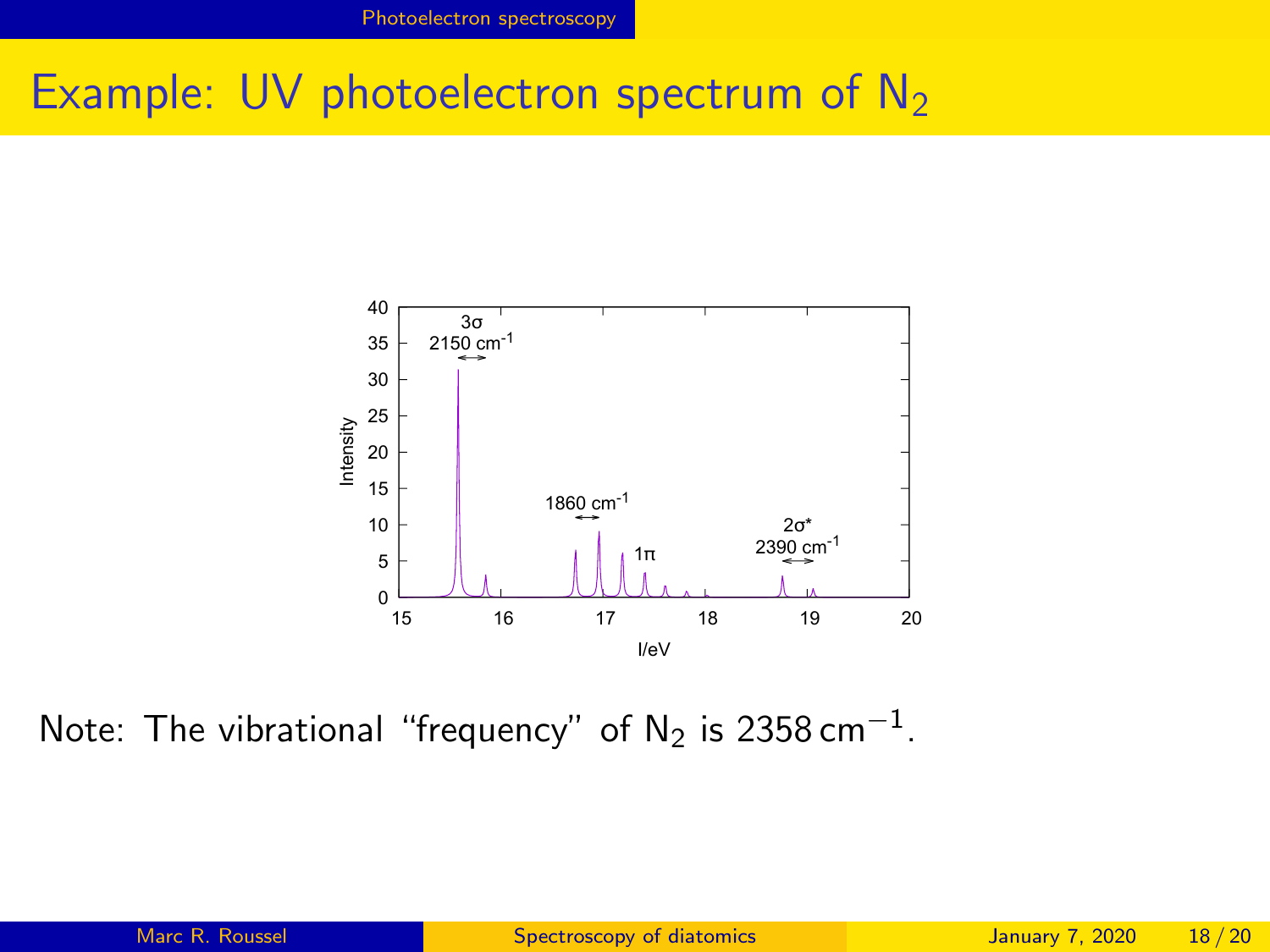#### Additional hints for interpreting photoelectron spectra

Orbitals that are strongly bonding/antibonding will produce a number of lines.

(See the  $1\pi$  orbital in the photoelectron spectrum of N<sub>2</sub>.)

- A strictly nonbonding orbital would produce exactly one line.
- Orbitals that are weakly bonding/antibonding tend to produce a small number of lines, often with the line at lower ionization energy being much more intense.